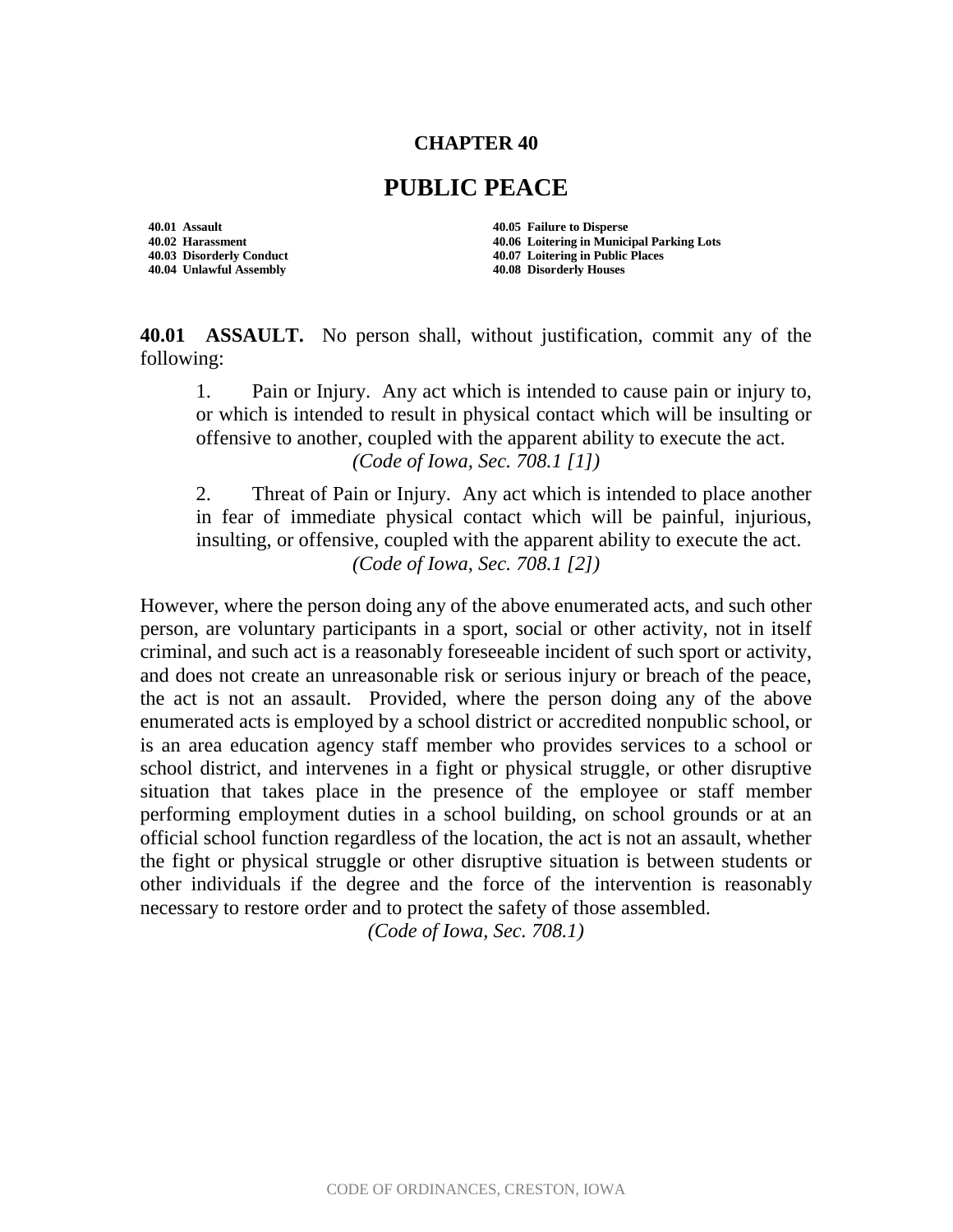## **40.02 HARASSMENT.** No person shall commit harassment.

1. A person commits harassment when, with intent to intimidate, annoy or alarm another person, the person does any of the following:

A. Communicates with another by telephone, telegraph, or writing without legitimate purpose and in a manner likely to cause the other person annoyance or harm.

*(Code of Iowa, Sec. 708.7)*

B. Places any simulated explosive or simulated incendiary device in or near any building, vehicle, airplane, railroad engine or railroad car, or boat occupied by another person.

*(Code of Iowa, Sec. 708.7)*

C. Orders merchandise or services in the name of another, or to be delivered to another, without such other person's knowledge or consent.

*(Code of Iowa, Sec. 708.7)*

D. Reports or causes to be reported false information to a law enforcement authority implicating another in some criminal activity, knowing that the information is false, or reports the alleged occurrence of a criminal act, knowing the same did not occur. *(Code of Iowa, Sec. 708.7)*

2. A person commits harassment when the person, purposefully and without legitimate purpose, has personal contact with another person, with the intent to threaten, intimidate or alarm that other person. As used in this section, unless the context otherwise requires, "personal contact" means an encounter in which two or more people are in visual or physical proximity to each other. "Personal contact" does not require a physical touching or oral communication, although it may include these types of contacts.

**40.03 DISORDERLY CONDUCT.** No person shall do any of the following:

1. Fighting. Engage in fighting or violent behavior in any public place or in or near any lawful assembly of persons, provided that participants in athletic contests may engage in such conduct which is reasonably related to that sport.

*(Code of Iowa, Sec. 723.4 [1])*

2. Noise. Make loud and raucous noise in the vicinity of any residence, business or public building which causes unreasonable distress to the occupants thereof.

*(Code of Iowa, Sec. 723.4 [2])*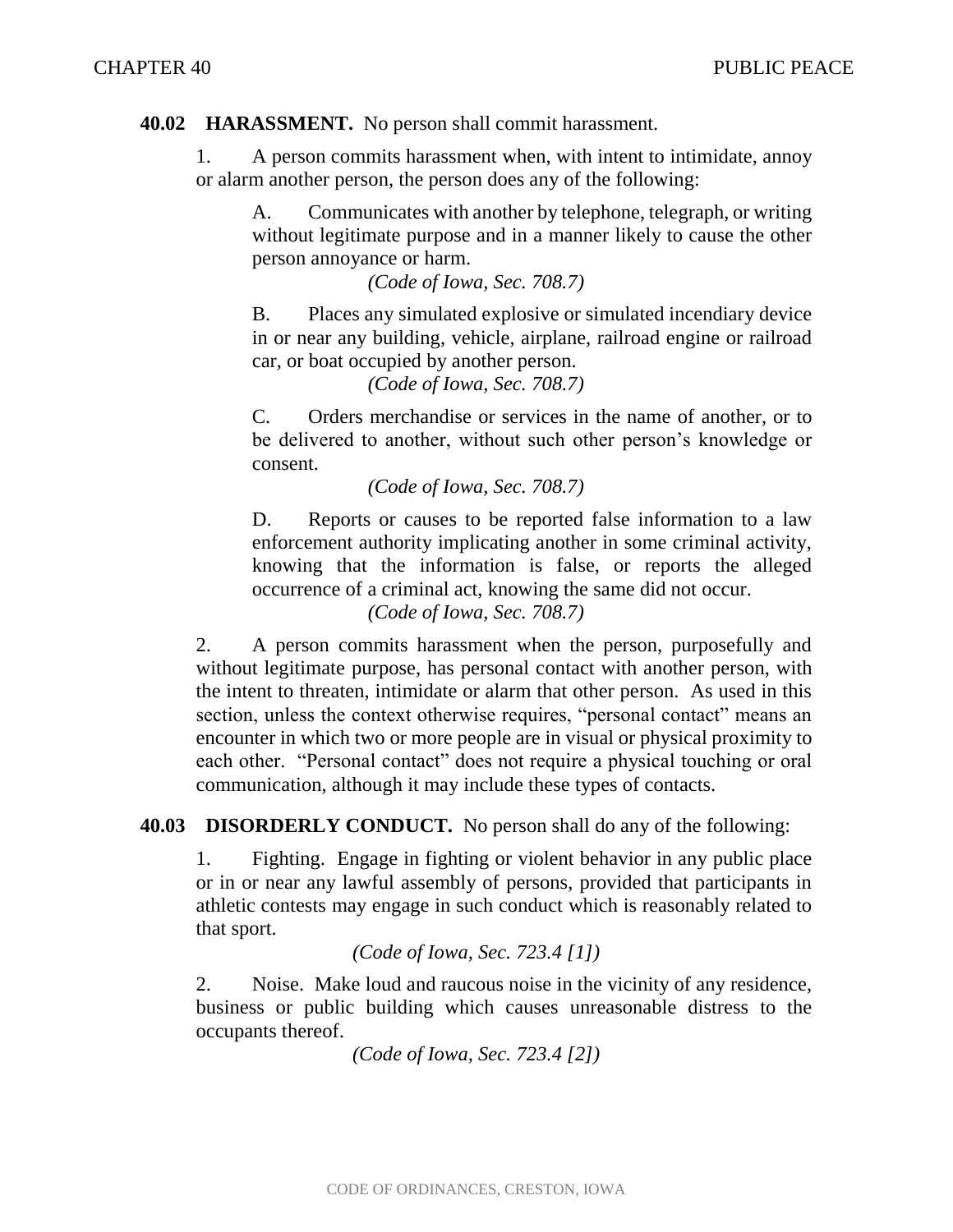2A. Loud Motor Vehicle Stereos or Radios. No person shall operate a motor vehicle in a public in a public place or on any public street, highway, or alley in which a stereo (stereo, tape player, compact disc player, radio or any other sound amplification device) can be heard a distance of one hundred (100) feet or more from the vehicle. The provisions of this subsection may be enforced following personal observation or hearing by any police officer or upon receipt of a complaint made or filed with the Police Department by the person disturbed by such noise. *(Ord. 01-58 – Sep. 01 Supp.)*

3. Abusive Language. Direct abusive epithets or make any threatening gesture which the person knows or reasonably should know is likely to provoke a violent reaction by another.

*(Code of Iowa, Sec. 723.4 [3])*

4. Disrupt Lawful Assembly. Without lawful authority or color of authority, disturb any lawful assembly or meeting of persons by conduct intended to disrupt the meeting or assembly.

*(Code of Iowa, Sec. 723.4 [4])*

5. False Report of Catastrophe. By words or action, initiate or circulate a report or warning of fire, epidemic, or other catastrophe, knowing such report to be false or such warning to be baseless.

*(Code of Iowa, Sec. 723.4 [5])*

6. Disrespect of Flag. Knowingly and publicly use the flag of the United States in such a manner as to show disrespect for the flag as a symbol of the United States, with the intent or reasonable expectation that such use will provoke or encourage another to commit trespass or assault. As used in this subsection:

*(Code of Iowa, Sec. 723.4[6])* 

A. "Deface" means to intentionally mar the external appearance.

B. "Defile" means to intentionally make physically unclean.

C. "Flag" means a piece of woven cloth or other material designed to be flown from a pole or mast.

D. "Mutilate" means to intentionally cut up or alter so as to make imperfect.

E. "Show disrespect" means to deface, defile, mutilate or trample.

F. "Trample" means to intentionally tread upon or intentionally cause a machine, vehicle or animal to tread upon.

*(Ord. 07-103 – Dec. 07 Supp.)*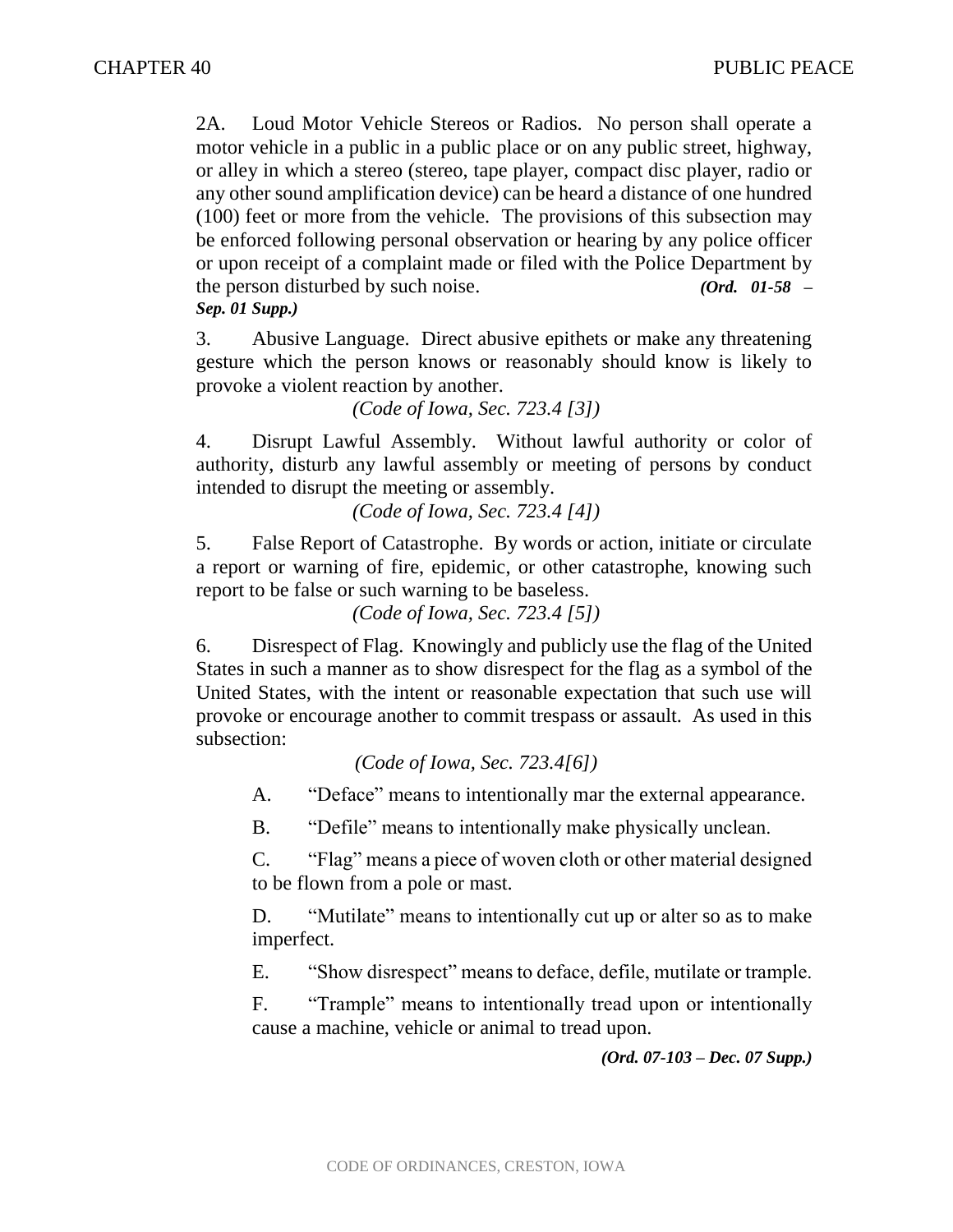7. Obstruct Use of Street. Without authority or justification, obstruct any street, sidewalk, highway, or other public way, with the intent to prevent or hinder its lawful use by others.

*(Code of Iowa, Sec. 723.4 [7])*

8. Obstruct Use of Buildings. Harass or intimidate, by word or conduct, individuals attempting to enter or exit businesses or other public places.

9. Funeral or Memorial Service. Within 1,000 feet of the building or other location where a funeral or memorial service is being conducted, or within 1,000 feet of a funeral procession or burial:

A. Make loud and raucous noise that causes unreasonable distress to the persons attending the funeral or memorial service or participating in the funeral procession.

B. Direct abusive epithets or make any threatening gesture that the person knows or reasonably should know is likely to provoke a violent reaction by another.

C. Disturb or disrupt the funeral, memorial service, funeral procession, or burial by conduct intended to disturb or disrupt the funeral, memorial service, funeral procession, or burial.

This subsection applies to conduct within 60 minutes preceding, during, and within 60 minutes after a funeral, memorial service, funeral procession, or burial.

*(Code of Iowa, Sec. 723.5)*

*(Ord. 16-161 – Nov. 15 Supp.)*

**40.04 UNLAWFUL ASSEMBLY.** It is unlawful for three (3) or more persons to assemble together, with them or any of them acting in a violent manner, and with intent that they or any of them will commit a public offense. No person shall willingly join in or remain part of an unlawful assembly, knowing or having reasonable grounds to believe it is such.

*(Code of Iowa, Sec. 723.2)*

**40.05 FAILURE TO DISPERSE.** A peace officer may order the participants in a riot or unlawful assembly or persons in the immediate vicinity of a riot or unlawful assembly to disperse. No person within hearing distance of such command shall refuse to obey.

*(Code of Iowa, Sec. 723.3)* 

**40.06 LOITERING IN MUNICIPAL PARKING LOTS.** It is unlawful for any person to congregate, stand, loaf or loiter in any municipal parking lot which is either owned, operated or leased by the City, and it is also unlawful for any person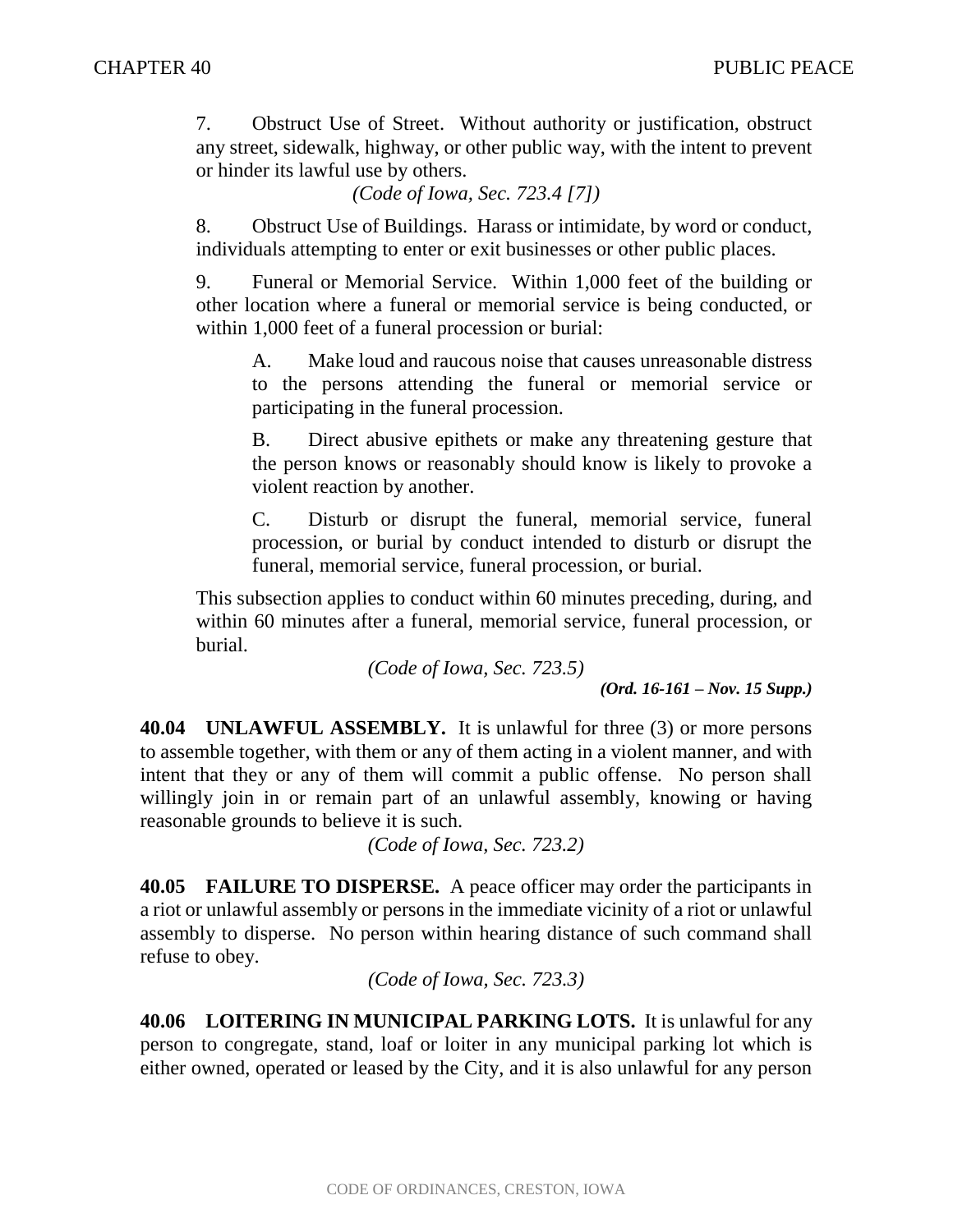to make any remarks, gestures, noises, signs or to do any other act which will in any way disturb, annoy, insult or interfere with any person using said parking facilities.

**40.07 LOITERING IN PUBLIC PLACES.** It is unlawful for any person to do any of the following:

1. Congregate, stand, loaf or loiter upon any street, sidewalk, bridge or crossing so as to obstruct the same or to hinder or prevent persons passing or attempting or desiring to pass thereon;

2. Congregate, stand, loaf or loiter in or in front of any hall, lobby, doorway, passage or entrance of any public building, theatre, hotel, eating house, lodging house, office building, store, shop, office or factory, or in front of persons walking along or into or out of the same or persons attempting or desiring to do so;

3. Sit upon or lean upon or against any railing or other barrier about any area, entrance, basement or window to obstruct the light or to prevent passage of persons or tenants occupying the building to which such area, entrance, basement or window belongs.

## **40.08 DISORDERLY HOUSES.**

1. Definition. The term "disorderly house" means any structure or any room therein, or any part of the premises adjacent thereto, in or upon which occurs any disorderly conduct as defined in Section 723.4 of the Code of Iowa as it now reads or may hereafter be amended or any violation of the provisions of Section 40.03 of this Code of Ordinances or any of the other following prohibited activities:

A. The open storage, use or consumption of a controlled substance as defined in Chapter 124 of the Code of Iowa, under which possession of such substance would be an offense;

B. Gambling in violation of Chapter 99B of the Code of Iowa;

C. Dispensing, selling or consumption of an alcoholic beverage in violation of Chapter 123 of the Code of Iowa;

D. Acts of prostitution, pimping or pandering as defined in Chapter 725 of the Code of Iowa.

2. Keeping a Disorderly House. It is unlawful for any person to knowingly keep a disorderly house as defined in subsection 1. For purposes of this section, "keep" means ownership or having control of a structure or room therein or any part of the adjacent premises. A person shall not be guilty of this offense if that person had taken steps reasonably calculated to